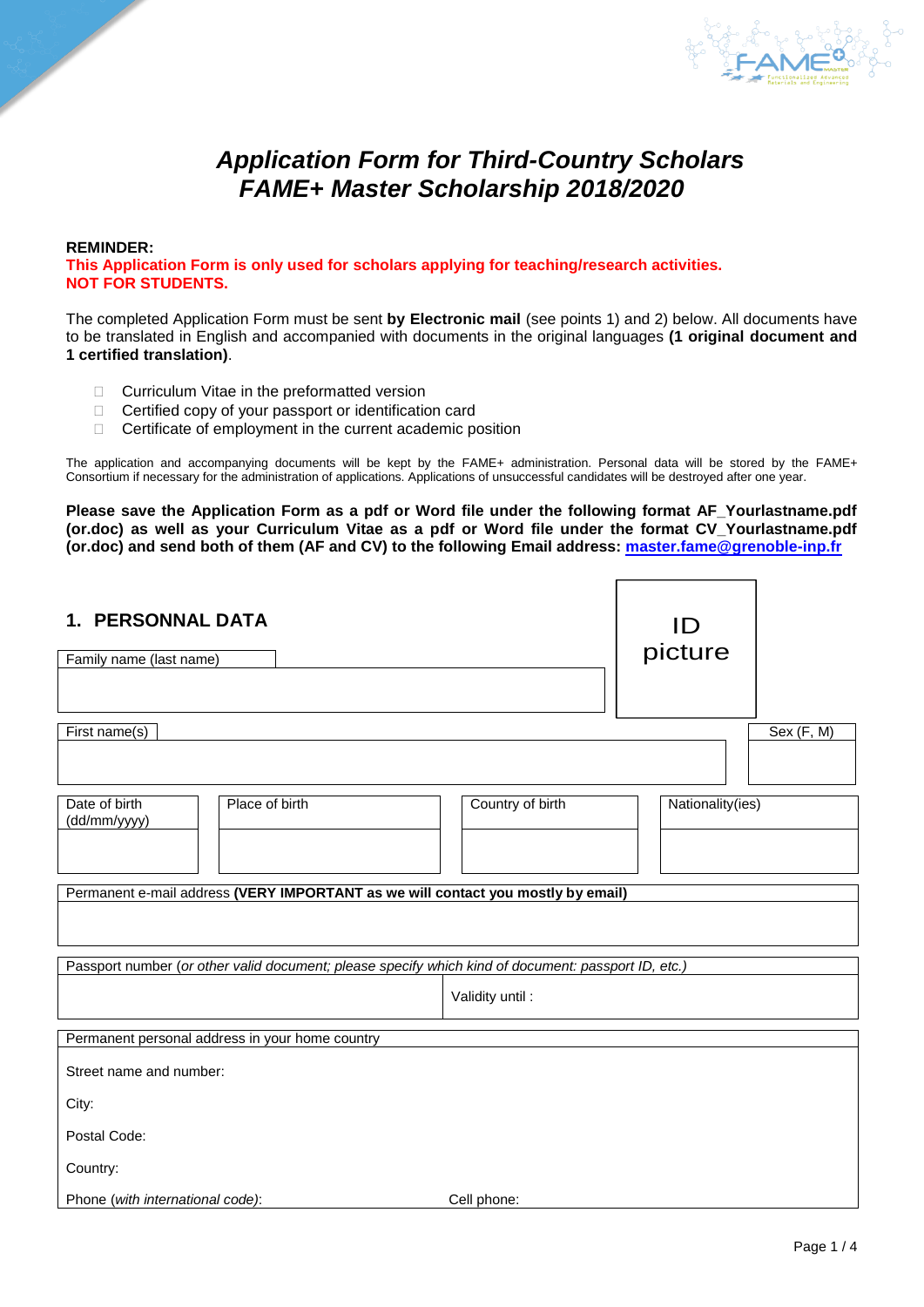

Permanent address **for all correspondence, if different from above**

Street name and number:

City:

Postal Code:

Country:

Marital status *(single, married)* Number of children

Personal present status (*employed, unemployed, student, part-time…)*

If you have spent period(s) in Europe during the last 5 years, please specify **where**, **how long** and **for which purpose**

# **2. LANGUAGE SKILLS**

Specify languages in first column. Describe your language skills under the following columns with the marks: 0="no knowledge", 1="basic", 2="average", 3="advanced". Include your mother tongue (if other than English).

|                                | Mother<br>Tongue | Fluent | Writing | Speaking | Listening |
|--------------------------------|------------------|--------|---------|----------|-----------|
| English (if not mother tongue) |                  |        |         |          |           |
|                                |                  |        |         |          |           |
|                                |                  |        |         |          |           |
|                                |                  |        |         |          |           |

If English is not your mother tongue, please justify sufficient proficiency in this language for teaching to the students of the FAME+ master in this language *(max 300 words)*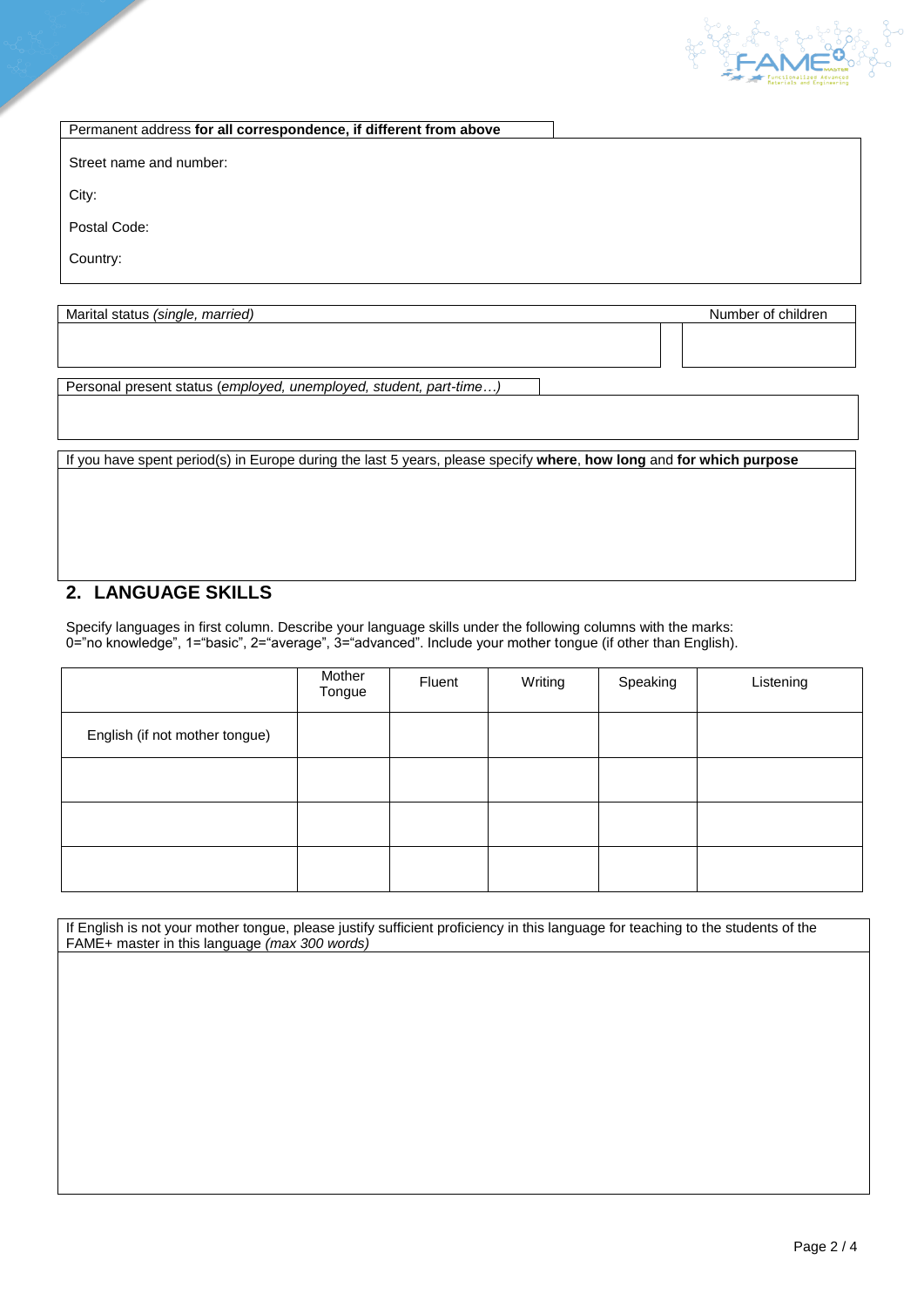

### **3. PRACTICAL OR PROFESSIONAL WORK EXPERIENCE**

Describe, if any, your employment and/or professional experience during or after higher education. *Please specify the date, position, main activities, employer address, sector, and specialty.*

| From | To | Position | Main activities or responsibilities | Name and full address<br>of employer<br>(specify country) | Specialty<br>or subject<br>(if relevant) |
|------|----|----------|-------------------------------------|-----------------------------------------------------------|------------------------------------------|
|      |    |          |                                     |                                                           |                                          |
|      |    |          |                                     |                                                           |                                          |
|      |    |          |                                     |                                                           |                                          |
|      |    |          |                                     |                                                           |                                          |

### **4. MOTIVATION AND RESEARCH PROJECT**

Explain why you are applying to the FAME+ Master teaching program. Discuss your motivations to teach abroad, your professional interests and your career goals and expectations. Include here any details about research activities you would like to lead in Europe as well as possible interactions you could have with teams involved in the FAME+ Master (*not more than 2 pages*).